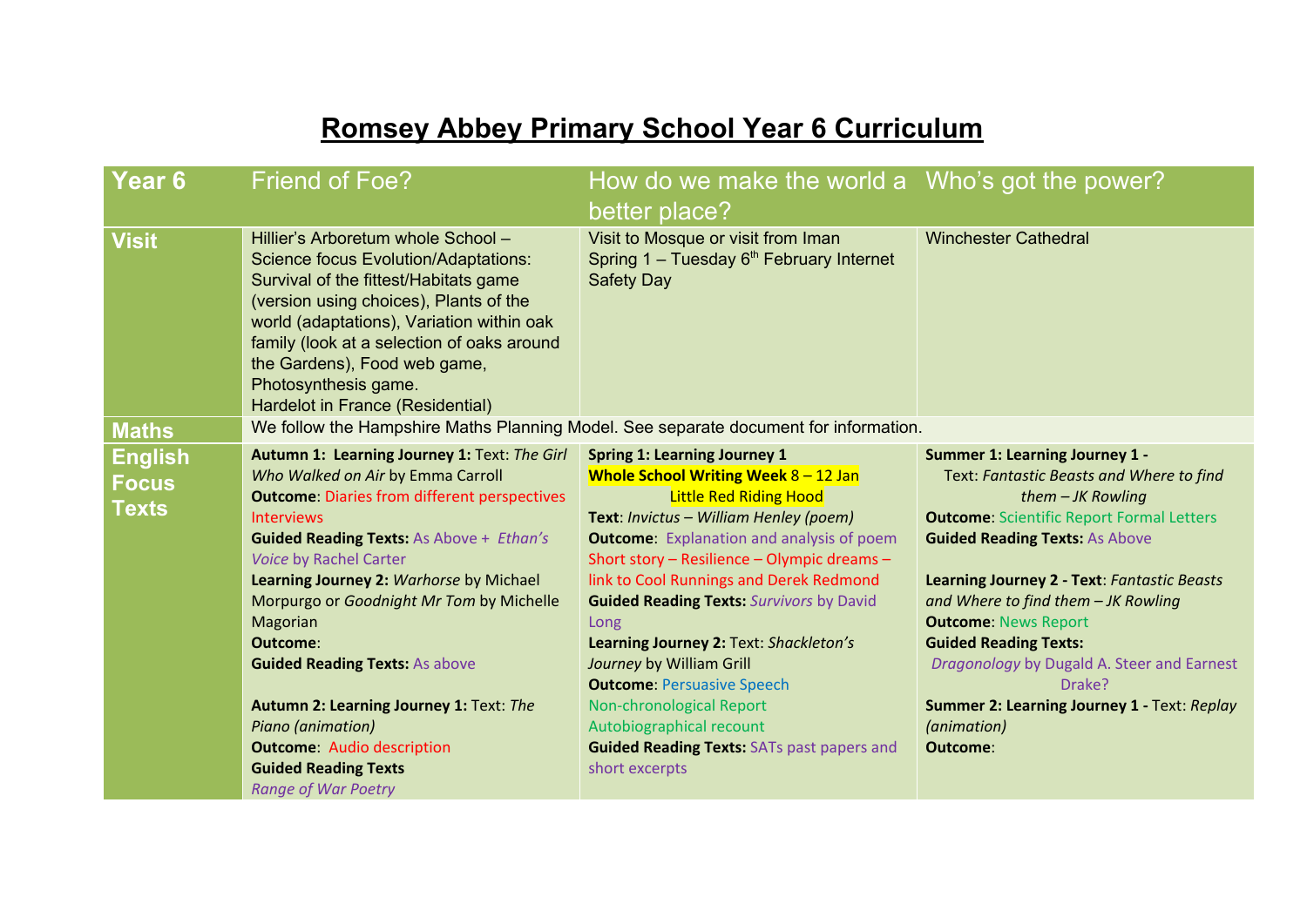|                                | Friend or Foe by Michael Morpurgo<br>Learning Journey 2: Text: The Silver Sword by<br>Ian Serraillier<br>Outcome:<br><b>Guided Reading Texts</b><br>As above + Once by Morris Gleitzman + When<br>Hitler stole Pink Rabbit by Judith Kerr |                                                                                                                                                                                                 | Spring 2: Learning Journey 1 Text: Macbeth<br>- Shakespeare's Stories<br><b>Outcome: Persuasive Letter</b><br>Diary entries from different perspectives<br><b>Guided Reading Texts: Other Shakespeare</b><br>stories in different versions + SATs style texts<br><b>Learning Journey 2: Mock SATs</b><br>Spring 2 may start with more time on<br>Shackleton's Journey or writing outcomes<br>based on Survivors<br><b>Guided Reading Texts: SATs past papers and</b><br>short excerpts |                                                                                                                                               | <b>Guided Reading Texts Cogheart by Peter</b><br><b>Bunzl or The Extraodinary Colours of Auden</b><br>Dare by Zillah Bethell?<br>Learning Journey 2 - TBC Wolf Wilder<br>(Katherine Rundell)<br><b>Whole School Writing Week David and</b><br>Goliath<br><b>Guided Reading Texts: As Above</b> |                                                                                        |
|--------------------------------|-------------------------------------------------------------------------------------------------------------------------------------------------------------------------------------------------------------------------------------------|-------------------------------------------------------------------------------------------------------------------------------------------------------------------------------------------------|----------------------------------------------------------------------------------------------------------------------------------------------------------------------------------------------------------------------------------------------------------------------------------------------------------------------------------------------------------------------------------------------------------------------------------------------------------------------------------------|-----------------------------------------------------------------------------------------------------------------------------------------------|------------------------------------------------------------------------------------------------------------------------------------------------------------------------------------------------------------------------------------------------------------------------------------------------|----------------------------------------------------------------------------------------|
| <b>PSHE</b>                    | Being Me in my<br>World                                                                                                                                                                                                                   | Celebrating<br><b>Difference</b><br><b>Anti-Bullying Week</b><br>(running from<br>Monday 12th<br>November until<br>Friday 16th<br>November). The<br>theme for this year<br>is 'Choose Respect', | <b>Dreams and Goals</b>                                                                                                                                                                                                                                                                                                                                                                                                                                                                | <b>Healthy Me</b>                                                                                                                             | <b>Relationships</b>                                                                                                                                                                                                                                                                           | <b>Changing Me</b>                                                                     |
| <b>Habit of</b><br><b>Mind</b> | Curiosity                                                                                                                                                                                                                                 | <b>Empathy and</b><br><b>Reflection</b>                                                                                                                                                         | <b>Resilience</b>                                                                                                                                                                                                                                                                                                                                                                                                                                                                      | Self-Management                                                                                                                               | Collaboration                                                                                                                                                                                                                                                                                  | Creativity                                                                             |
| <b>RE UC units</b>             | <b>Concept: Creation</b><br><b>Context: Creation</b><br>and Science:<br>conflicting or<br>complimentary?<br><b>Evaluate and</b>                                                                                                           | Concept:<br>Incarnation<br><b>Context: Was Jesus</b><br>the Messiah?<br><b>Enquire and</b>                                                                                                      | Concept<br>Umma community<br>Context<br>The Five Pillars of<br>Islam<br>Pack                                                                                                                                                                                                                                                                                                                                                                                                           | <b>Concept: Salvation</b><br><b>Context: What</b><br>difference does the<br>resurrection make<br>for Christians?<br><b>Evaluate and Apply</b> | Concept: Rites of<br>Passage<br>Context: The Hajj<br>Islam (mini unit)<br><b>Contextualise</b>                                                                                                                                                                                                 | <b>Concept: Gospel</b><br>Concept: What<br>would Jesus do?<br><b>Explain and Apply</b> |
| Assessmen<br>t Focus           | communicate                                                                                                                                                                                                                               | contextualise                                                                                                                                                                                   | <b>Evaluate and Explain</b>                                                                                                                                                                                                                                                                                                                                                                                                                                                            |                                                                                                                                               |                                                                                                                                                                                                                                                                                                |                                                                                        |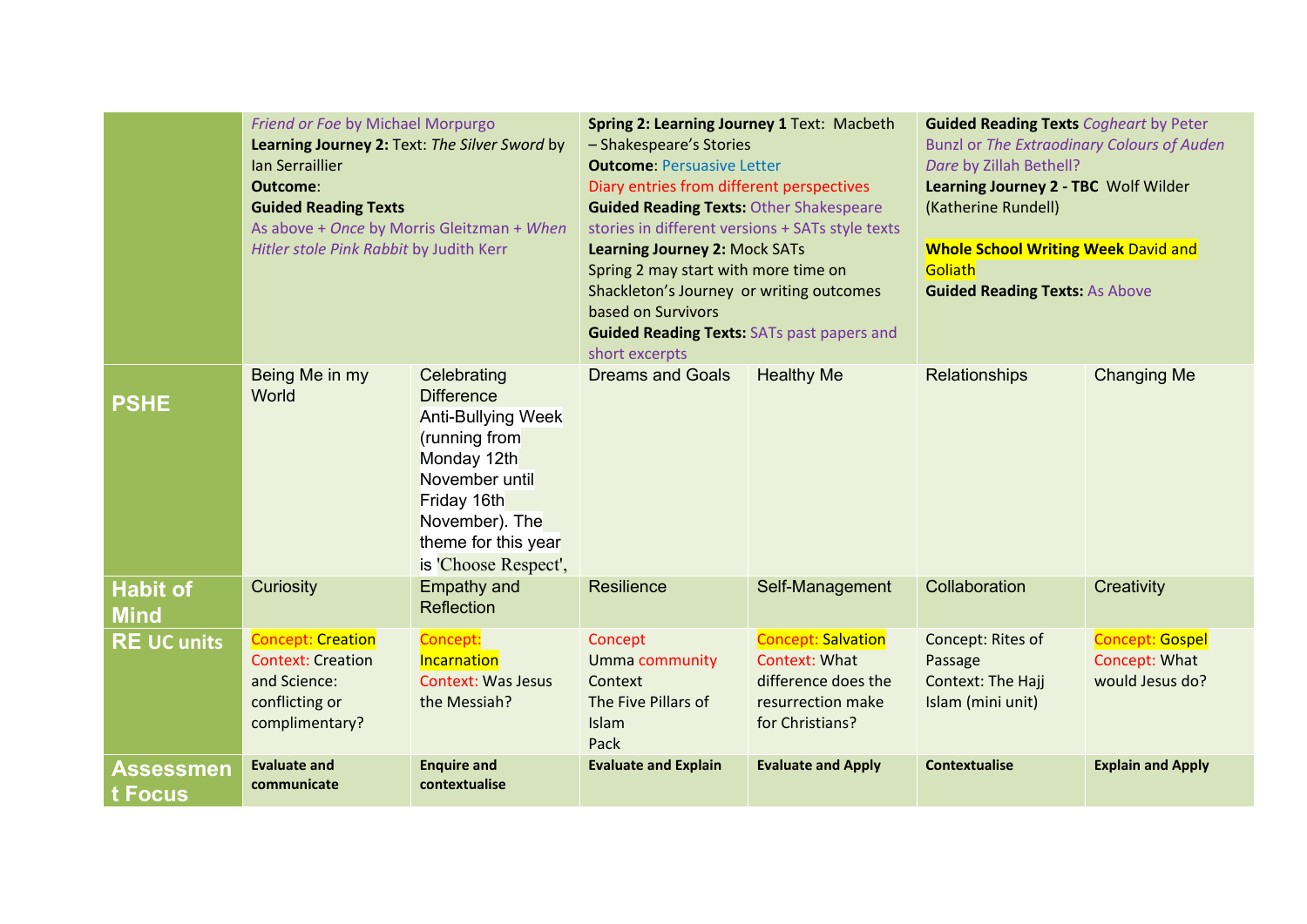|                   | Weigh up how far the<br><b>Genesis 1 creation</b><br>narrative is in conflict<br>or is complementary<br>with scientific accounts | I can explain the<br>importance of<br>Incarnation to<br><b>Christians</b> | Evaluate by<br>describing/explaining,<br>the importance and<br>relevance of Umma to<br><b>Muslims</b>  | Offer and justify their<br>own responses as to<br>what difference belief<br>in Resurrection might<br>make to how people<br>respond to challenges<br>and problems in the<br>world today | Explain the importance<br>of the Hajj to Muslims                                                      | Explain how stories in<br>the Gospels could give<br>us guidance for the<br>problems and issues in<br>the world today |  |
|-------------------|----------------------------------------------------------------------------------------------------------------------------------|---------------------------------------------------------------------------|--------------------------------------------------------------------------------------------------------|----------------------------------------------------------------------------------------------------------------------------------------------------------------------------------------|-------------------------------------------------------------------------------------------------------|----------------------------------------------------------------------------------------------------------------------|--|
| <b>Science</b>    | <b>Forces that oppose motion: (8 sessions)</b>                                                                                   |                                                                           | <b>Controlling electrical circuits: (8 sessions)</b>                                                   |                                                                                                                                                                                        | <b>SATS</b> prep                                                                                      |                                                                                                                      |  |
| <b>Learning</b>   | Chapter 1: Water and air resistance.                                                                                             |                                                                           | <b>Chapter 1: Pushing electrical current</b>                                                           |                                                                                                                                                                                        |                                                                                                       |                                                                                                                      |  |
| <b>Objectives</b> | . When objects move through air and water they                                                                                   |                                                                           |                                                                                                        |                                                                                                                                                                                        | <b>Evolution and natural selection: (10)</b>                                                          |                                                                                                                      |  |
|                   | push back with forces called water resistance                                                                                    | have to push it out of the way. The water and air                         | Conducting materia                                                                                     | power supply pushes the current<br>round the circuit. The voltage of the power<br>supply is a measure of this push. Batteries                                                          |                                                                                                       | sessions)                                                                                                            |  |
| <b>Check:</b>     | and air resistance. The harder it is to push the                                                                                 |                                                                           | (e.g. metal wire)<br>have a limited store of energy, when it is<br>one they no longer push the current |                                                                                                                                                                                        | <b>Chapter 1: Evolution happens.</b>                                                                  |                                                                                                                      |  |
| <b>Safety in</b>  | material out of the way the greater the<br>resistance.                                                                           |                                                                           |                                                                                                        |                                                                                                                                                                                        |                                                                                                       |                                                                                                                      |  |
| <b>Science</b>    | • Gases weigh less than liquids and so water                                                                                     |                                                                           |                                                                                                        |                                                                                                                                                                                        | • Over the last many millions of years there are<br>many examples of organisms becoming extinct       |                                                                                                                      |  |
| (Staffroom        | resistance is greater than air resistance                                                                                        |                                                                           | <b>Chapter 2: Electrical current makes devices work</b><br>Power supply<br>When current goes through a |                                                                                                                                                                                        | and others evolving into new organisms over<br>many generations.                                      |                                                                                                                      |  |
| <b>Science</b>    | <b>Chapter 2: Friction.</b>                                                                                                      |                                                                           |                                                                                                        |                                                                                                                                                                                        |                                                                                                       |                                                                                                                      |  |
| resources)        | • Friction is a force against motion caused by two<br>surfaces rubbing against each other. It occurs                             |                                                                           | device it makes it work, the<br>greater the current the harder the<br>device works                     |                                                                                                                                                                                        | • The fossil record provides evidence for this.<br>Chapter 2: Fossils provide evidence for evolution. |                                                                                                                      |  |
| for hazard        | because no surfaces are perfectly smooth; they                                                                                   |                                                                           |                                                                                                        |                                                                                                                                                                                        |                                                                                                       |                                                                                                                      |  |
| cards for         |                                                                                                                                  | have bumps and undulations that can interlock                             |                                                                                                        |                                                                                                                                                                                        | The way fossils form and are found mean the                                                           |                                                                                                                      |  |
| <b>risk</b>       | when placed on                                                                                                                   |                                                                           |                                                                                                        |                                                                                                                                                                                        | fossil record is an incomplete record of all<br>evolution. Scientists have had to piece together      |                                                                                                                      |  |
| assessmen         | top of each<br>Object B<br>other.<br>$\sum$<br>• To move one<br>surface A                                                        |                                                                           | <b>Chapter 3: All devices resist current</b>                                                           |                                                                                                                                                                                        | evidence to work out how organisms evolve.                                                            |                                                                                                                      |  |
| ts.               |                                                                                                                                  |                                                                           | Power supply                                                                                           |                                                                                                                                                                                        | <b>Chapter 3: How does evolution happen?</b>                                                          |                                                                                                                      |  |
|                   | interlocking                                                                                                                     |                                                                           | When any device is placed in the                                                                       |                                                                                                                                                                                        |                                                                                                       |                                                                                                                      |  |
| <b>HIAS Key</b>   | happen:                                                                                                                          | surface over another one of three things must                             | circuit it makes it harder for current to<br>flow (resistance). The more devices                       | M                                                                                                                                                                                      | Darwin's theory of Natural Selection explains how                                                     |                                                                                                                      |  |
| <b>Ideas in</b>   | The surfaces must rise slightly<br>1.                                                                                            |                                                                           | the greater the resistance and the                                                                     |                                                                                                                                                                                        | evolution occurs. It can be simplified in the flow<br>chart.                                          |                                                                                                                      |  |
| bold.             | 2.                                                                                                                               | The bumps on the surface must bend                                        | lower the current                                                                                      |                                                                                                                                                                                        |                                                                                                       |                                                                                                                      |  |
|                   | 3.                                                                                                                               | The bumps on the surface must break                                       |                                                                                                        | <b>Buzzer</b>                                                                                                                                                                          |                                                                                                       |                                                                                                                      |  |
|                   | causes friction                                                                                                                  | All of these actions requires a force, this is what                       | <b>Chapter 4: Electrical current has a heating effect</b>                                              |                                                                                                                                                                                        |                                                                                                       |                                                                                                                      |  |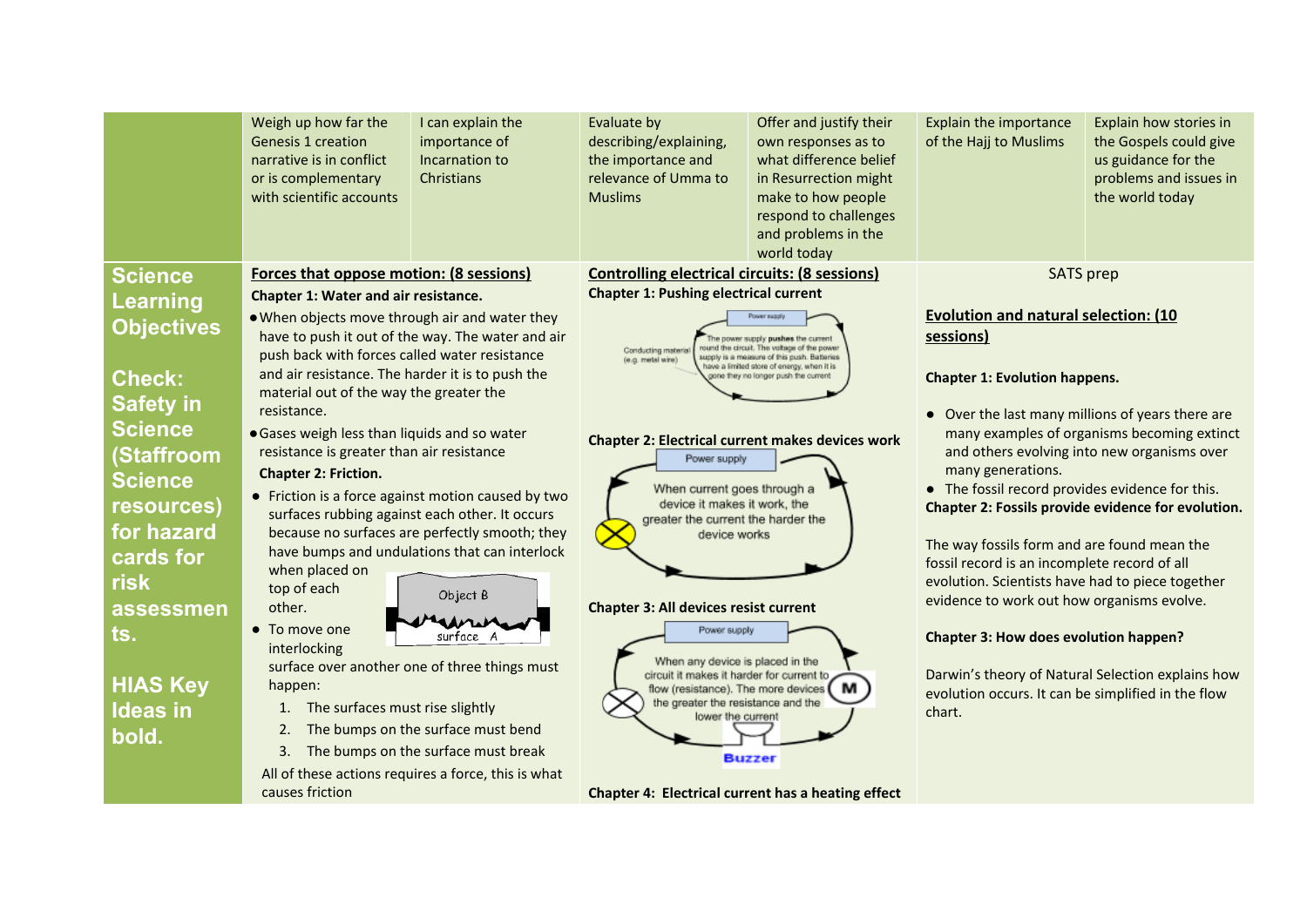## **N C Objectives i n i t a l i c s .**

**o n K e y ldeas** 

document in /teachers

#### Chapter 3: Managing forces.

Some objects require large forces to make them move; gears, pulley and levers can reduce the force needed to make things move.

**Additional Guidance** (These are particularly complex ideas. It might be better to teach them through a design technology project where children make toys using cogs, pulleys and levers)

### **Making new substances: (8 sessions) T h e b i g i d e a**

It is possible to change materials into completely different ones. This is very important because new substances might have different properties to materials we currently have. For example plastics can be moulded into intricate shapes, are waterproof, strong and electrical insulators.

When materials are heated or mixed with other materials they sometimes can be made to turn into new materials. The question is how would w e know if it was a new material or the same material mixed differently?

Indicators that something new has been made a r e:

- 1. The properties of the material are different (colour, state, texture, hardness, smell, temperature)
- 2. If it is not possible to get the material back easily it is likely that it is not there any more and something new has been made (irreversible change)

Power supply As current goes through a conductor it heats it up. The greater the current flowing the greater the heating effect. This can be

useful in electrical heaters but can be hazardous and cause fires



#### Chapter 3: Why are life cycles so different?

All living things have similar stages of life.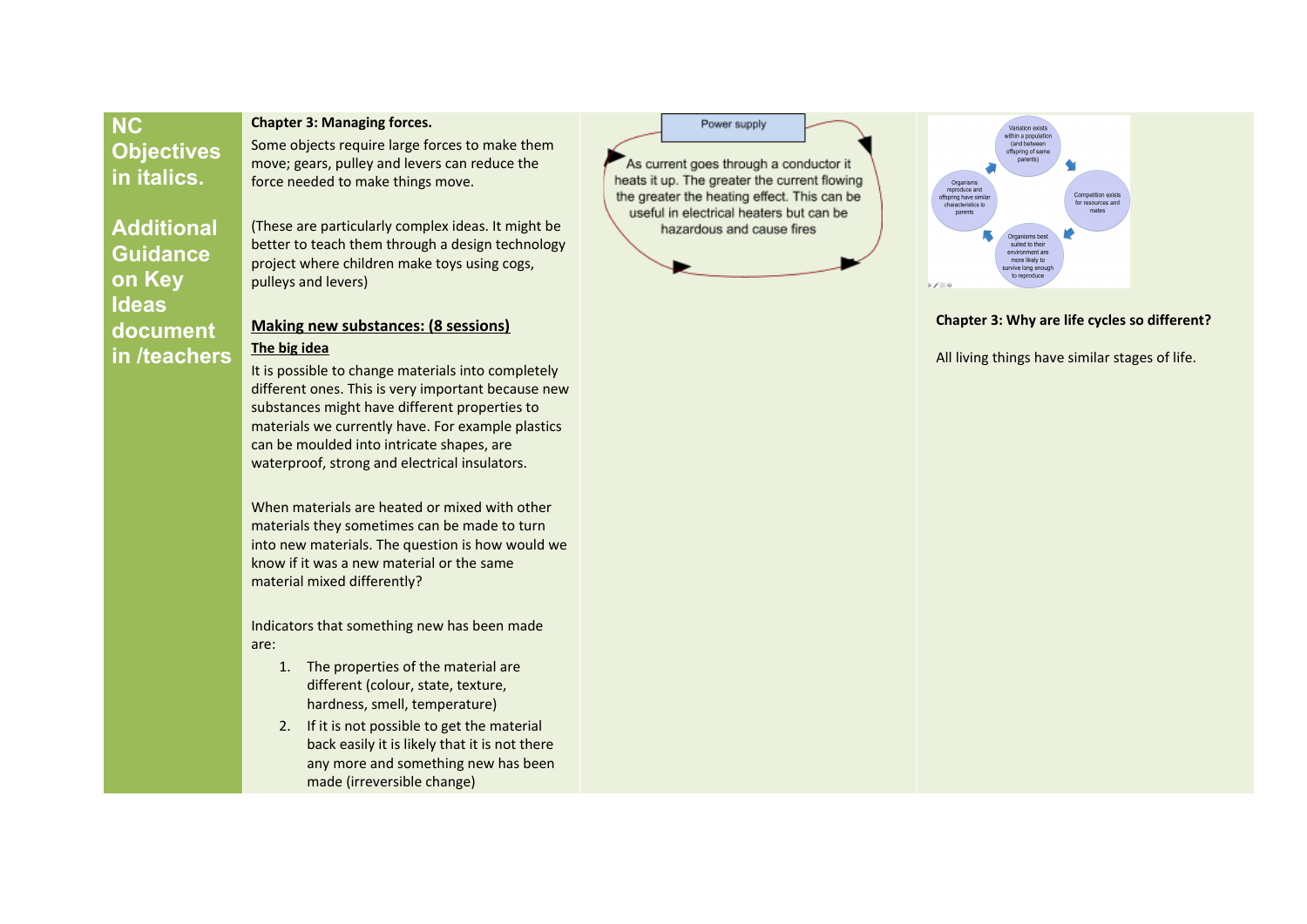| <b>History</b>                       | British Study that extends beyond 1066 -<br>Significant turning points in British History<br>World Wars 1 and 2                                                                                                                                                                                                                                                                                                                                                                                                                                                                                                                                                                                                                                                                                                                                                                                                                                                                                                                                         | A beacon of light in the dark ages: the<br>early Islamic Civilisation (Hampshire<br>Services pack)                                 | <b>Ancient Greece</b>                                                                                                             |
|--------------------------------------|---------------------------------------------------------------------------------------------------------------------------------------------------------------------------------------------------------------------------------------------------------------------------------------------------------------------------------------------------------------------------------------------------------------------------------------------------------------------------------------------------------------------------------------------------------------------------------------------------------------------------------------------------------------------------------------------------------------------------------------------------------------------------------------------------------------------------------------------------------------------------------------------------------------------------------------------------------------------------------------------------------------------------------------------------------|------------------------------------------------------------------------------------------------------------------------------------|-----------------------------------------------------------------------------------------------------------------------------------|
| <b>Learning</b><br><b>Objectives</b> | To study a significant turning point in<br><b>British History</b>                                                                                                                                                                                                                                                                                                                                                                                                                                                                                                                                                                                                                                                                                                                                                                                                                                                                                                                                                                                       | To study a non-european contrast with<br>Britain (Baghdad)                                                                         | Greek legacy enquiry (Hampshire<br>Services pack)                                                                                 |
| <b>Geography</b>                     | France                                                                                                                                                                                                                                                                                                                                                                                                                                                                                                                                                                                                                                                                                                                                                                                                                                                                                                                                                                                                                                                  | <b>Baghdad</b>                                                                                                                     | Greece                                                                                                                            |
| <b>Learning</b><br><b>Objectives</b> | Human and physical geography<br>I can identify types of settlement and land<br>use, economic activity including trade<br>links, and the distribution of natural<br>resources including energy, food,<br>minerals and water in France.<br>Look at maps, pictures and other sources to identify<br>similarities and differences between a UK region and<br>France. Compare physical and human features, draw<br>conclusions, pose questions and use prior knowledge of<br>map reading.<br>Identify main trade and economy in France and<br>compare to region of the UK.<br>Look at settlements, particularly in relation to the<br>volcanoes - what conclusions can be drawn?<br>Analyse evidence and draw conclusions e.g. make<br>comparisons between locations using photos/pictures,<br>temperatures in different locations and population<br>numbers.<br>Locational knowledge<br>I can locate the world's countries, using<br>maps to focus on Europe concentrating<br>on environmental regions, key physical<br>and human characteristics - France. | I can use maps, atlases, globes and<br>digital/computer mapping to locate<br>countries and describe features studied -<br>Baghdad. | I can use maps, atlases, globes and<br>digital/computer mapping to locate<br>countries and describe features studied -<br>Greece. |
|                                      |                                                                                                                                                                                                                                                                                                                                                                                                                                                                                                                                                                                                                                                                                                                                                                                                                                                                                                                                                                                                                                                         |                                                                                                                                    |                                                                                                                                   |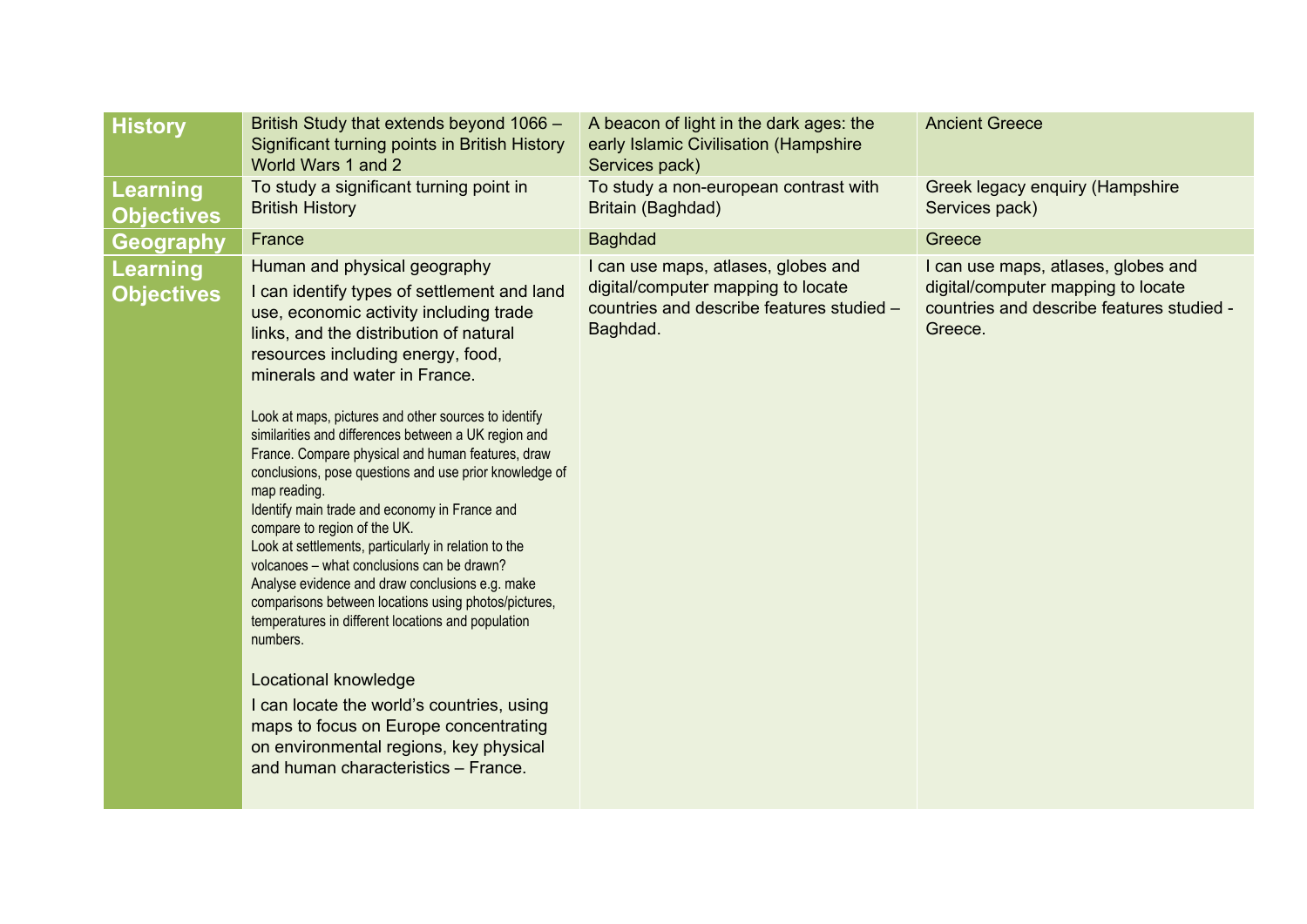Build on prior knowledge of UK regions by using maps to locate countries of Europe.

Study maps to make assumptions about the different areas of Europe e.g. using map keys to identify mountainous areas, urban areas.

Identify hilliest areas and flattest areas as well as decide which rivers they think are the largest.

Study some pictures of different parts of Europe (e.g. top of a mountain, on the banks of a river, on a farm. Make reasoned judgements about where the pictures are taken and defend e.g. a mountain top may be in France because there is a large mountain range there. Match key landmarks to the country and make suggestions as to how landmarks affect a country (tourism, economy etc) e.e Eiffel tower in Paris generates a lot of revenue through tourism. Relate to UK landmarks.

Use the language of 'north', 'south', 'east', 'west' to relate countries to each other.

### Place knowledge

I can understand geographical similarities and differences through the study of human and physical geography of a region in a European country - Northern France. (Mapping skills in Hardelot and local study)

### Geographical skills and fieldwork

I can use maps, atlases, globes and digital/computer mapping to locate countries and describe features studied – France.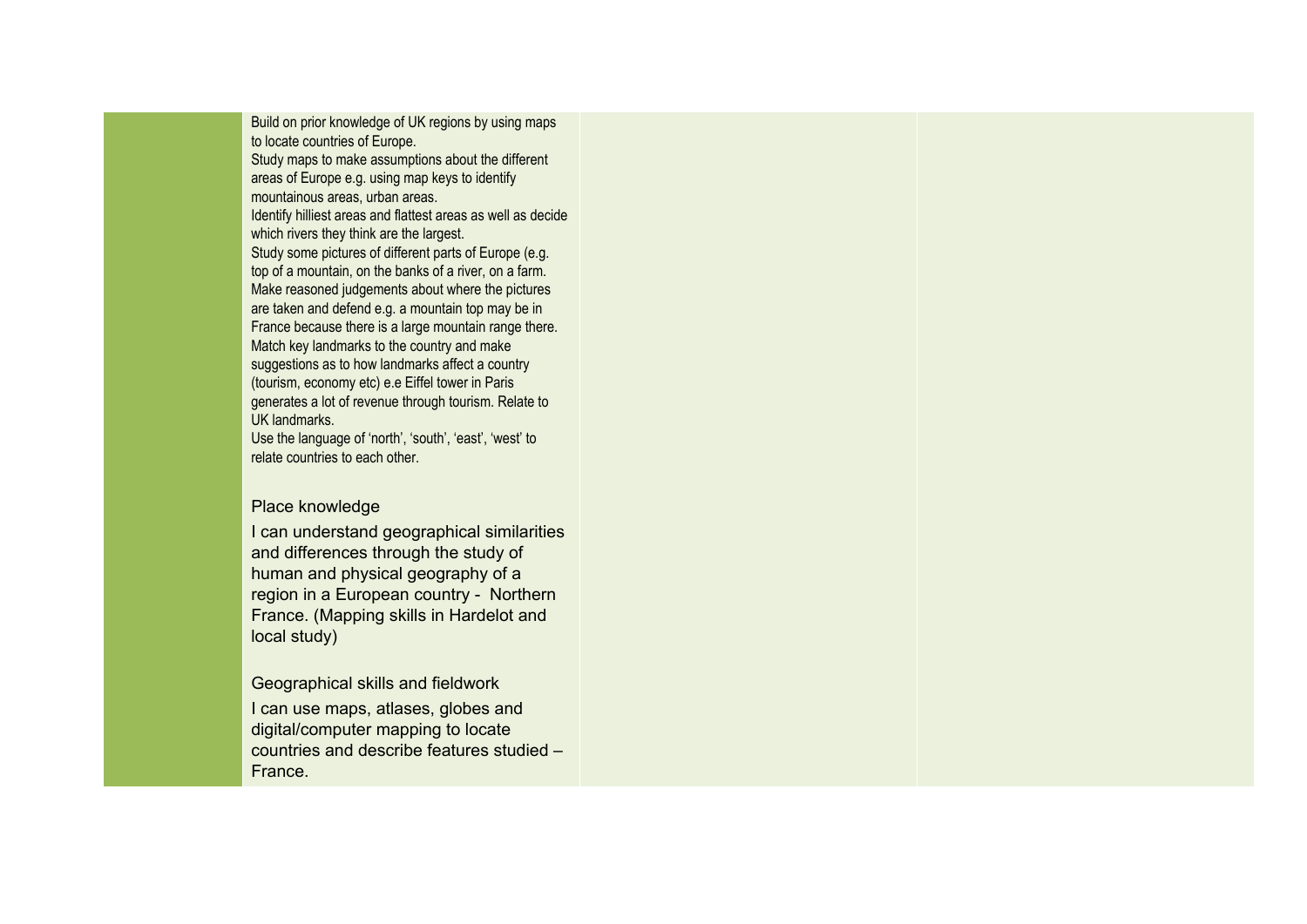|                   | I can use the eight points of a compass,<br>four and six-figure grid references,<br>symbols and key to build my knowledge<br>of the United Kingdom and the wider<br>world. |                               |                                                                  |
|-------------------|----------------------------------------------------------------------------------------------------------------------------------------------------------------------------|-------------------------------|------------------------------------------------------------------|
| <b>Art and</b>    |                                                                                                                                                                            |                               |                                                                  |
| Design            |                                                                                                                                                                            |                               |                                                                  |
| Learning          |                                                                                                                                                                            |                               |                                                                  |
| <b>Objective</b>  |                                                                                                                                                                            |                               |                                                                  |
| <b>Design and</b> |                                                                                                                                                                            |                               |                                                                  |
| <b>Technolog</b>  |                                                                                                                                                                            |                               |                                                                  |
|                   |                                                                                                                                                                            |                               |                                                                  |
| Learning          |                                                                                                                                                                            |                               |                                                                  |
| <b>Objective</b>  |                                                                                                                                                                            |                               |                                                                  |
| <b>Music</b>      | <b>Rhythm and Aural Games</b><br><b>Harvest</b>                                                                                                                            | <b>Rhythm and Aural Games</b> | <b>Rhythm and Aural Games</b><br><b>Film Music</b><br>Listening: |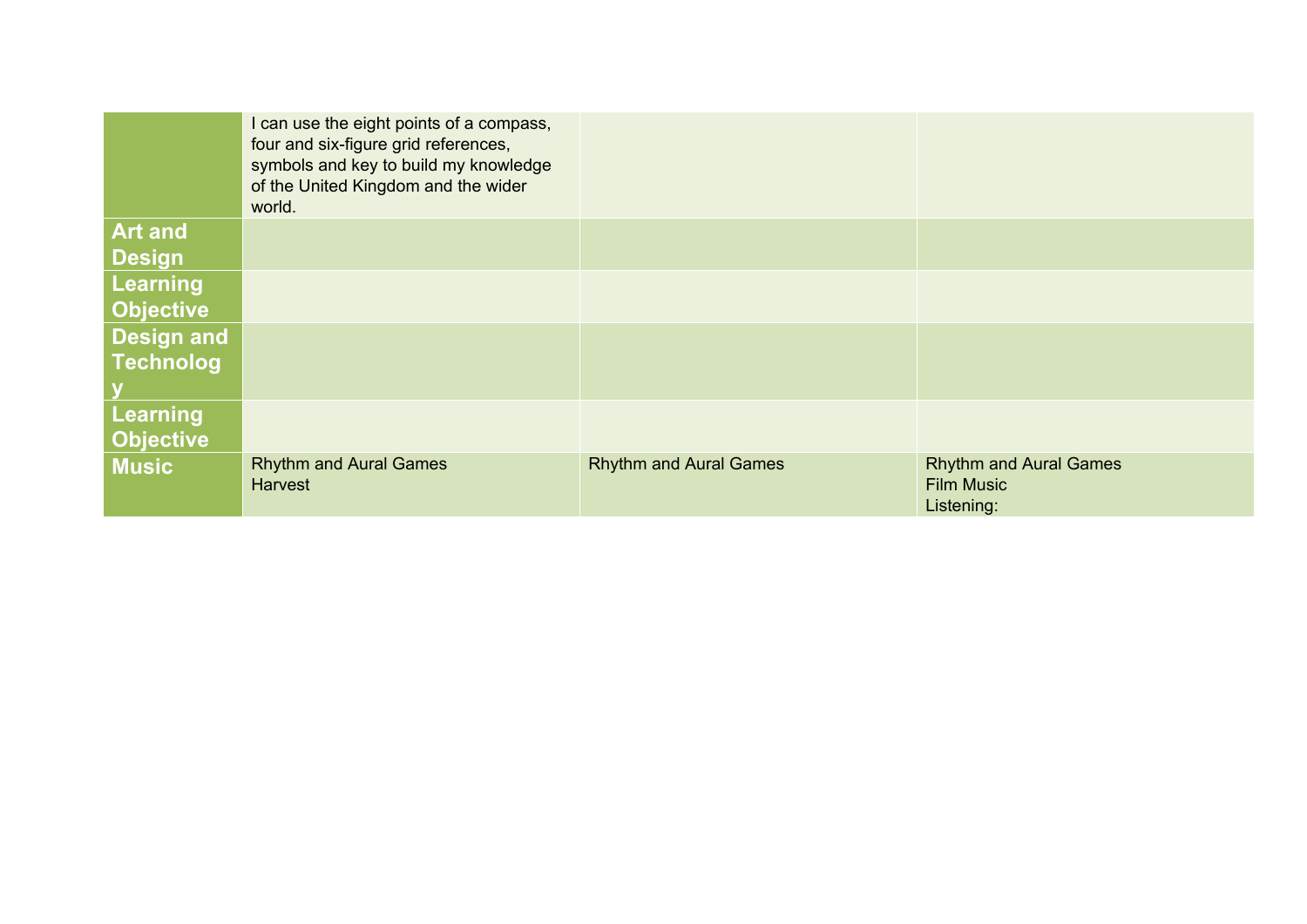|                                      | Pentatonic scale - small group<br>compositions using own instruments and<br>class percussion instruments in ternary<br>form<br>Aural recognition of music in 2, 3 and 4<br>time and conducting patterns<br>Writing rhythms in 5 and 7 time using<br>musical notaion<br>Listening - Ravel's Bolero - ostinato -<br>small group composition with ostinato and<br>melody<br>Looking at the musical timeline<br>Christmas songs<br>Performance Opportunity - Christmas                                                                                                                                                                                                                                                           | Traditional Iraqi Instruments – listening to<br>traditional Iraqi music - traditionally a<br>slow tempo, free rhythm and minor mode<br>The National Youth Orchestra of Iraq<br>Song Composition - In small groups set<br>the poem 'Invictus' to music using voices<br>and instruments - own and percussion -<br>pitched and unpitched | John Williams: Schindler's List, Star<br>Wars,<br>Jaws, Indiana Jones<br>Henry Mancini - The Pink Panther<br>John Barry - Out of Africa<br>Ennio Morricone - Gabriel's Oboe<br>Composition – small group choice of<br>composing a piece of film music for<br>1 Adventure - fast rhythmic<br>2 Horror - use of dynamivs<br>3 Love - slow, melodic<br>Year 6 production                                                                                                                                                                                                                                                                                                                                              |
|--------------------------------------|------------------------------------------------------------------------------------------------------------------------------------------------------------------------------------------------------------------------------------------------------------------------------------------------------------------------------------------------------------------------------------------------------------------------------------------------------------------------------------------------------------------------------------------------------------------------------------------------------------------------------------------------------------------------------------------------------------------------------|---------------------------------------------------------------------------------------------------------------------------------------------------------------------------------------------------------------------------------------------------------------------------------------------------------------------------------------|--------------------------------------------------------------------------------------------------------------------------------------------------------------------------------------------------------------------------------------------------------------------------------------------------------------------------------------------------------------------------------------------------------------------------------------------------------------------------------------------------------------------------------------------------------------------------------------------------------------------------------------------------------------------------------------------------------------------|
| <b>Learning</b><br><b>Objectives</b> | <b>Carol Service</b><br>Listen with attention to detail and recall<br>sounds with increasing aural memory<br>Sing play and perform the Harvest and<br>Christmas songs and music as part of an<br>ensemble, being aware of pitch and<br>dynamics, singing with increasing<br>accuracy, fluency, control, expression and<br>a sense of performance.<br>Appreciate music - Ravel's Bolero,<br>understanding that the whole piece is<br>based on one musical theme, ostinato<br>patterns<br>Listen to a simple rhythm of crotchets,<br>minims, dotted minims and quavers then<br>write it down using the correct musical<br>notation.<br><b>Understand staff when grouping notes</b><br>into 2, 3 and 4, 5 and 7 beats in a bar. | <b>Compose and perform a small group</b><br>song based on the lyrics of the 'Invictus'<br>poem using the inter - related dimensions<br>of music.<br>Appreciating and understanding music<br>and instruments from another tradition -<br>Iraq<br>Listen with attention to detail and recall<br>sounds with increasing aural memory     | Appreciate and understand a wide<br>variety of film music understanding how<br>the music illustrates and communicates<br>the theme of the film.<br>Developing an understanding where<br>film music comes in the history of music -<br>silent movies through to modern day<br><b>Compose</b> in small group a piece of film<br>music, understanding the type of music<br>required to illustrate either an adventure<br>film or a Love film using the inter-related<br>dimensions of pitch, duration, dynamics,<br>tempo, timbre, texture and structure.<br>Sing, play and perform the year 6<br>production songs and music as part of an<br>ensemble, being aware of pitch and<br>dynamics, singing with increasing |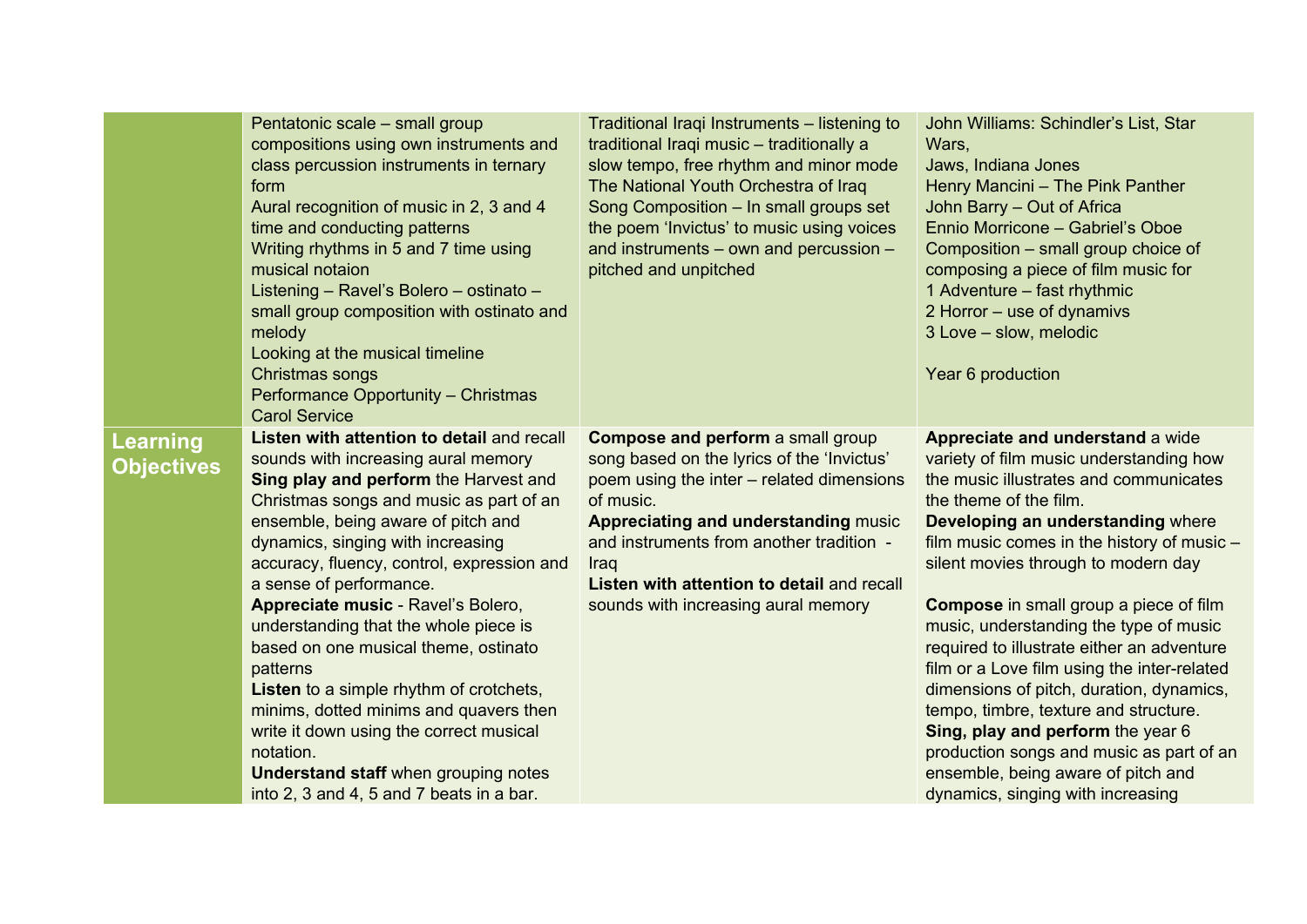|                        | I can read rhythmic patterns using,<br>crotchets, minims, quavers, dotted minims<br>and semibreves.<br>Developing an understanding of the<br>history of music - looking at music<br>timeline |  |                                                                                                                                                                                                           |                                                                                                                                                                                                                                                                                                 | accuracy, fluency, control, expression and<br>a sense of performance.<br>Listen with attention to detail and recall<br>sounds with increasing aural memory |                                                                                                                                                                                                                                                                                                                                                                                        |
|------------------------|----------------------------------------------------------------------------------------------------------------------------------------------------------------------------------------------|--|-----------------------------------------------------------------------------------------------------------------------------------------------------------------------------------------------------------|-------------------------------------------------------------------------------------------------------------------------------------------------------------------------------------------------------------------------------------------------------------------------------------------------|------------------------------------------------------------------------------------------------------------------------------------------------------------|----------------------------------------------------------------------------------------------------------------------------------------------------------------------------------------------------------------------------------------------------------------------------------------------------------------------------------------------------------------------------------------|
| Computing              |                                                                                                                                                                                              |  | Information<br>Technology-<br>Desktop Publishing -<br><b>Using Google Docs to</b><br>present to English<br>and History work.                                                                              | Information<br>Technology-<br>Desktop Publishing -<br><b>Using Google Docs to</b><br>present to English<br>and History work.                                                                                                                                                                    | Digital Literacy-<br>CEOP unit taught -<br>link to Relationships<br>- Jigsaw Piece 4, 5<br>and 6.                                                          | Computer Science -<br>Go to Romsey School<br>to Complete a<br>programming unit.<br>Information<br>Technology - Using<br>iMovie to Vlog about<br>the school play.                                                                                                                                                                                                                       |
| Learning<br>Objectives |                                                                                                                                                                                              |  | Combine a variety of<br>software to<br>accomplish given<br>goals<br>Select, use and<br>combine software on<br>a range of digital<br>devices Analyse data<br>Evaluate data<br>Design and create<br>systems | Combine a variety of<br>software to<br>accomplish given<br>goals<br>Select, use and<br>combine software on<br>a range of digital<br>devices Analyse data<br>Evaluate data<br>Design and create<br>systems<br>Understand the<br>opportunities<br>computer networks<br>offer for<br>collaboration | <b>Understand the</b><br>opportunities<br>computer networks<br>offer for<br>collaboration<br>Be discerning in<br>evaluating digital<br>content             | Solve problems by<br>decomposing them<br>into smaller parts<br>Use selection in<br>programs Work with<br>variables Use logical<br>reasoning to explain<br>how some simple<br>algorithms work Use<br>logical reasoning to<br>detect and correct<br>errors in algorithms<br>Understand<br>computer networks,<br>including the internet<br>Appreciate how<br>search results are<br>ranked |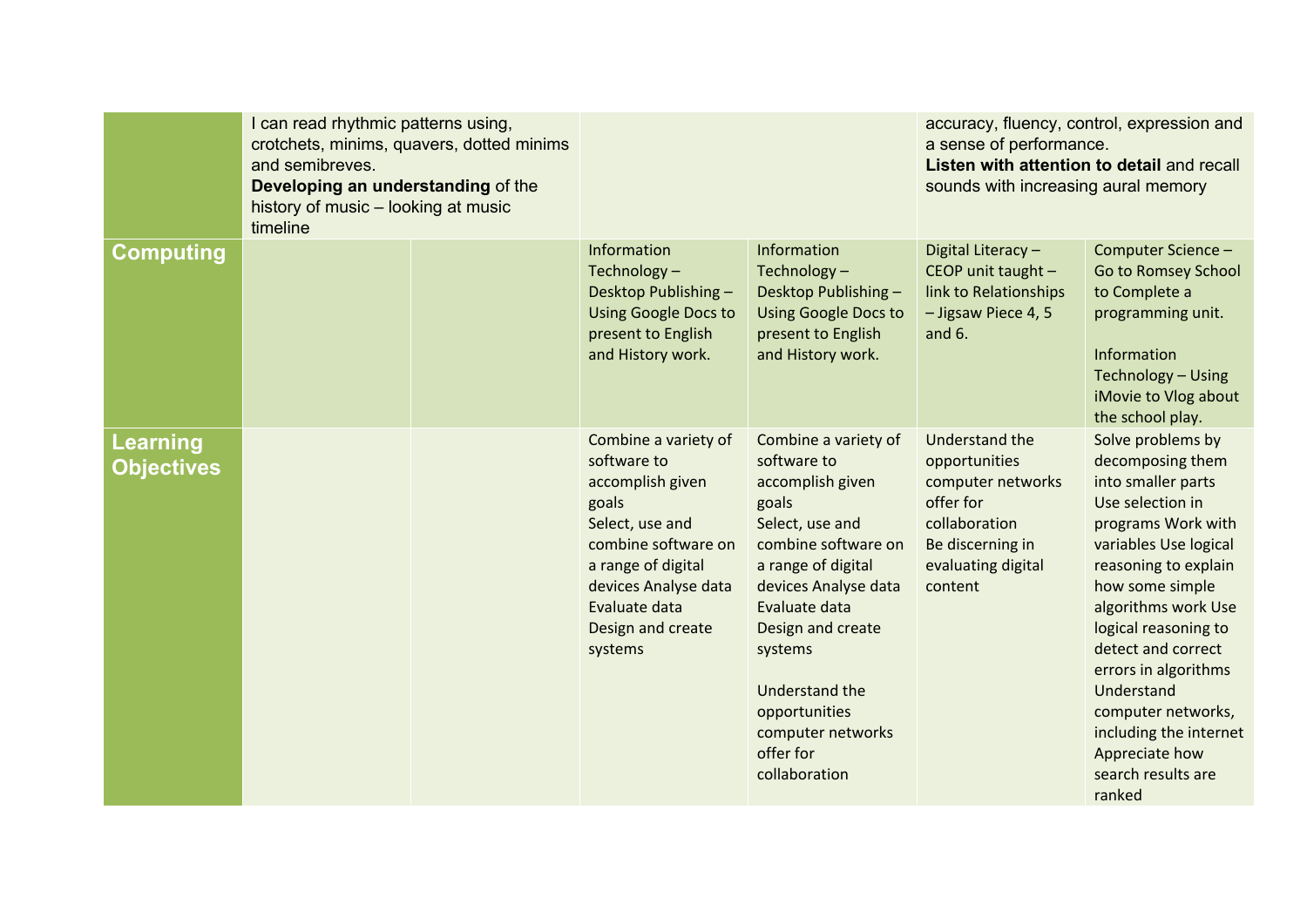| <b>PE</b>                     | Gymnastics<br>Net/wall games<br>Strike/field games<br>Invasion games<br><b>Athletics</b><br>Swimming                                                                                                                                                                                                                                                                                                                                                      | Dance<br>-street/cheerleading<br>Net/wall games<br>Strike/field games<br>Invasion games<br><b>Athletics</b>                                                                                                                                                                                                                                                                                                                                                    | Gymnastics<br>Invasion games<br>Net/wall games<br>Strike/field games<br><b>Athletics</b>                                                                                                                                                                                                                                                                                                                                                                                     | Be discerning in<br>evaluating digital<br>content<br>Country dance<br>Net/wall games<br>Strike/field games<br><b>Invasion games</b><br><b>Athletics</b>                                                                                                                                                                                                                                                                                                        | Net/wall games<br>Strike/field games<br>Invasion games<br><b>Athletics</b>                                                                                                                                                                                          | Net/wall games<br>Strike/field games<br>Invasion games<br><b>Athletics</b><br><b>Bikeability</b> |
|-------------------------------|-----------------------------------------------------------------------------------------------------------------------------------------------------------------------------------------------------------------------------------------------------------------------------------------------------------------------------------------------------------------------------------------------------------------------------------------------------------|----------------------------------------------------------------------------------------------------------------------------------------------------------------------------------------------------------------------------------------------------------------------------------------------------------------------------------------------------------------------------------------------------------------------------------------------------------------|------------------------------------------------------------------------------------------------------------------------------------------------------------------------------------------------------------------------------------------------------------------------------------------------------------------------------------------------------------------------------------------------------------------------------------------------------------------------------|----------------------------------------------------------------------------------------------------------------------------------------------------------------------------------------------------------------------------------------------------------------------------------------------------------------------------------------------------------------------------------------------------------------------------------------------------------------|---------------------------------------------------------------------------------------------------------------------------------------------------------------------------------------------------------------------------------------------------------------------|--------------------------------------------------------------------------------------------------|
| Learning<br><b>Objectives</b> | Create, practice,<br>perform and refine<br>longer, more<br>complex sequences<br>including changes in<br>level, direction and<br>speed.<br>Choose actions, body<br>shapes and balances<br>from a wider range<br>of themes and ideas;<br>adapt their<br>performance to the<br>demands of the task,<br>using their<br>knowledge of<br>composition.<br>Explain how using<br>different parts of<br>their impacts on<br>balance,<br>coordination and<br>travel. | Compose motifs and<br>plan dances<br>creatively and<br>collaboratively in<br>groups.<br>Adapt and refine<br>different techniques<br>to express<br>themselves in the<br>style of dance they<br>use; perform<br>different styles of<br>dance clearly and<br>fluently.<br>Organize their own<br>safe activities to<br>support class<br>development in<br>dance; show an<br>understanding of the<br>impact this has on<br>their fitness, health<br>and well-being. | As per Autumn 1 but<br>collaboratively.<br>Create, practice,<br>perform and refine<br>longer, more<br>complex sequences<br>including changes in<br>level, direction and<br>speed.<br>Choose actions, body<br>shapes and balances<br>from a wider range<br>of themes and ideas;<br>adapt their<br>performance to the<br>demands of the task,<br>using their<br>knowledge of<br>composition.<br><b>Explain how using</b><br>different parts of<br>their impacts on<br>balance, | Compose motifs and<br>plan dances<br>creatively and<br>collaboratively in<br>groups.<br>Adapt and refine<br>different techniques<br>to express<br>themselves in the<br>style of dance they<br>use; perform<br>different styles of<br>dance clearly and<br>fluently.<br>Organize their own<br>safe activities to<br>support class<br>development in<br>dance; show an<br>understanding of the<br>impact this has on<br>their fitness, health<br>and well-being. | To use the transferable skills in all 4 areas.<br>Teacher to prepare for change for life and<br>alternate between the different activities.<br>$1st$ week – Athletic – Sports Day<br>$2nd$ week – Invasion<br>$3^{rd}$ week – Net/Wall<br>$4th$ week – Strike Field |                                                                                                  |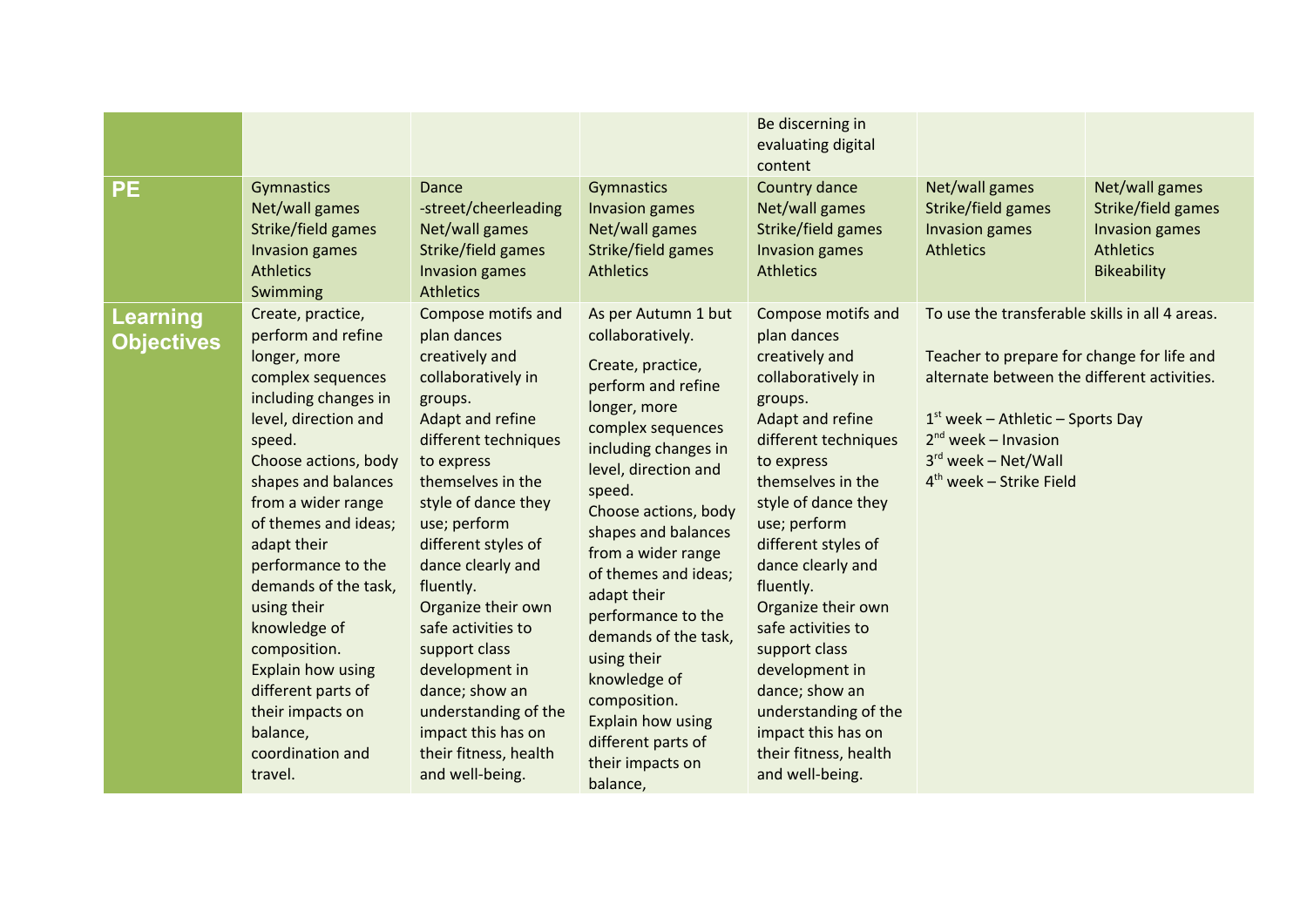Use basic set criteria to make simple judgements about performances and suggest ways they could be improved. Choose the best pace for running event, so they can sustain their running and improve on a personal target.

Show control at take off in jumping activities; show accuracy and good technique when sending (throwing) for distance; organise and manage an athletic event well. Understand how stamina and power help people to perform well in different athletic activities. Identify good athletic performance and explain why it is good, using agreed criteria.

Recognise through peer assessment on dance performance, showing an understanding of style; collaborate and communicate through self and peer assessment ways to improve sequences. Pass, dribble and shoot with control in games Identify and use tactics to help their team keep the ball and take it towards the opposition's goal; mark opponents and help each other in defense. Know and carry out warm up activities that use exercises that relate to invasion games. Pick out things that could be improved in performances and suggest ideas and practices to make them better.

coordination and travel. Use basic set criteria to make simple judgements about performances and suggest ways they could be improved. Use forehand, backhand and overhead shots increasingly well in the games they play. Use volley in games where it is important; use the skills they prefer with competence and consistency. Understand the need for tactics; start to choose and use some tactics effectively; play cooperatively with a partner; apply rules consistently and fairly. Identify appropriate exercise and activities for warming up; recognize how these games make their bodies work.

Recognise through peer assessment on dance performance, showing an understanding of style; collaborate and communicate through self and peer assessment ways to improve sequences. Strike a bowled ball; use a range of fielding skills e.g. receiving, sending, bowling, intercepting with control and consistency. Work collaboratively in pairs, group activities and small-sided games; use and apply the basic rules consistently and fairly; understand and implement a range of tactics in games. Recognise the activities and exercises that need including a warm up.